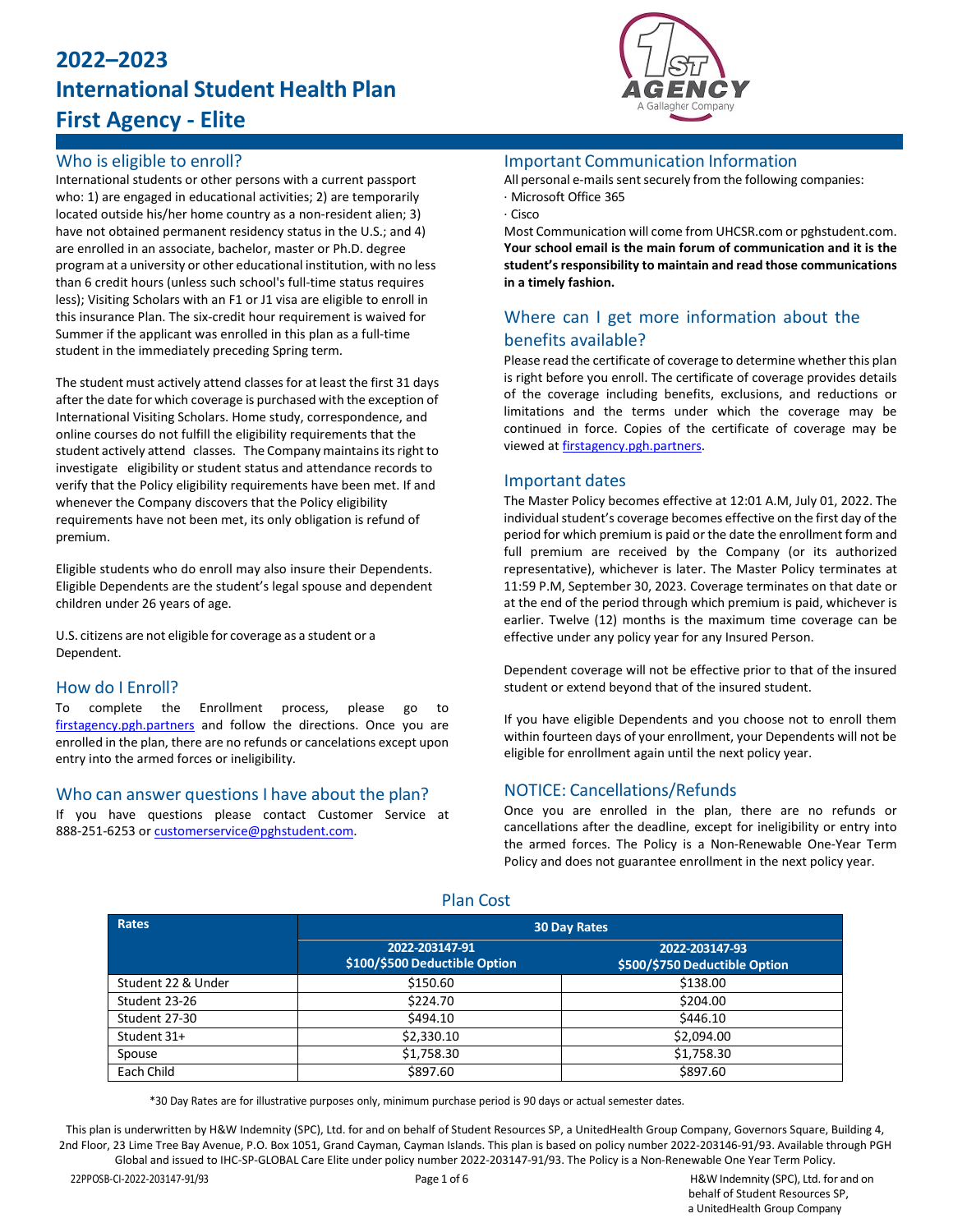| Highlights of the Student Only Health Plan of Benefits offered by H&W Indemnity (SPC), Ltd.<br>for and on behalf of Student Resources SP, a UnitedHealth Group Company                                                                                                                                                   |                                                                                                                                                                                                                                            |                                                       |  |  |
|--------------------------------------------------------------------------------------------------------------------------------------------------------------------------------------------------------------------------------------------------------------------------------------------------------------------------|--------------------------------------------------------------------------------------------------------------------------------------------------------------------------------------------------------------------------------------------|-------------------------------------------------------|--|--|
| Preferred Providers: The Preferred Provider Network for this plan is UnitedHealthcare Choice Plus. Preferred Providers can be found using the<br>following link: firstagency.pgh.partners                                                                                                                                |                                                                                                                                                                                                                                            |                                                       |  |  |
| Student Health Center Benefits: The Deductible and Copays will be waived and benefits will be paid at the Preferred Provider level of benefits<br>when treatment is rendered at the Student Health Center.                                                                                                               |                                                                                                                                                                                                                                            |                                                       |  |  |
|                                                                                                                                                                                                                                                                                                                          | <b>Preferred Providers</b>                                                                                                                                                                                                                 | <b>Out-of-Network Providers</b>                       |  |  |
| <b>Overall Plan Maximum</b>                                                                                                                                                                                                                                                                                              | No Overall Maximum Dollar Limit                                                                                                                                                                                                            |                                                       |  |  |
| <b>Plan Deductible</b>                                                                                                                                                                                                                                                                                                   | 2022-203147-91                                                                                                                                                                                                                             |                                                       |  |  |
|                                                                                                                                                                                                                                                                                                                          | \$100 (Per Insured Person, Per Policy Year)                                                                                                                                                                                                | \$500 (Per Insured Person, Per Policy Year)           |  |  |
|                                                                                                                                                                                                                                                                                                                          | 2022-203147-93                                                                                                                                                                                                                             |                                                       |  |  |
|                                                                                                                                                                                                                                                                                                                          | \$500 (Per Insured Person, Per Policy Year)                                                                                                                                                                                                | \$750 (Per Insured Person, Per Policy Year)           |  |  |
| <b>Out-of-Pocket Maximum</b><br>After the Out-of-Pocket Maximum has been satisfied,<br>Covered Medical Expenses will be paid at 100% for the<br>remainder of the Policy Year subject to any applicable<br>benefit maximums. Refer to the plan certificate for<br>details about how the Out-of-Pocket Maximum<br>applies. | \$5,000 (Per Insured Person, Per Policy Year)                                                                                                                                                                                              | \$10,000 (Per Insured Person, Per Policy Year)        |  |  |
| Coinsurance<br>All benefits are subject to satisfaction of the<br>Deductible, specific benefit limitations, maximums<br>and Copays as described in the plan certificate.                                                                                                                                                 | 90% of Allowed Amount for Covered<br><b>Medical Expenses</b>                                                                                                                                                                               | 70% of Allowed Amount for Covered Medical<br>Expenses |  |  |
| <b>Prescription Drugs</b><br>Prescriptions must be filled at a UHCP network<br>pharmacy. Mail order through UHCP at 2.5 times the<br>retail Copay up to a 90 day supply.                                                                                                                                                 | \$15 Copay for Tier 1<br>30% Coinsurance per prescription for Tier 2<br>45% Coinsurance per prescription for Tier 3<br>Up to a 31-day supply per prescription filled<br>at a UnitedHealthcare Pharmacy (UHCP)<br>not subject to deductible | No Benefits                                           |  |  |
| <b>Preventive Care Services</b><br>Including but not limited to: annual physicals, GYN<br>exams, routine screenings and immunizations.<br>Preventive care limits apply based on age and risk<br>group.                                                                                                                   | 100% of Allowed Amount<br>not subject to Deductible                                                                                                                                                                                        | No Benefits                                           |  |  |
| The following services have per service Copays<br>This list is not all inclusive. Please read the plan<br>certificate for complete listing of Copays.                                                                                                                                                                    | Physician's Visits: \$25 not subject to<br>Deductible<br>Medical Emergency: \$200 not subject to<br>Deductible                                                                                                                             | Medical Emergency: \$200 not subject to<br>Deductible |  |  |
| <b>Pediatric Dental and Vision Benefits</b>                                                                                                                                                                                                                                                                              | Refer to the plan certificate for details (age limits apply).                                                                                                                                                                              |                                                       |  |  |
| UnitedHealthcare Global: Global Emergency Services                                                                                                                                                                                                                                                                       | International Students are covered worldwide except in their home country.                                                                                                                                                                 |                                                       |  |  |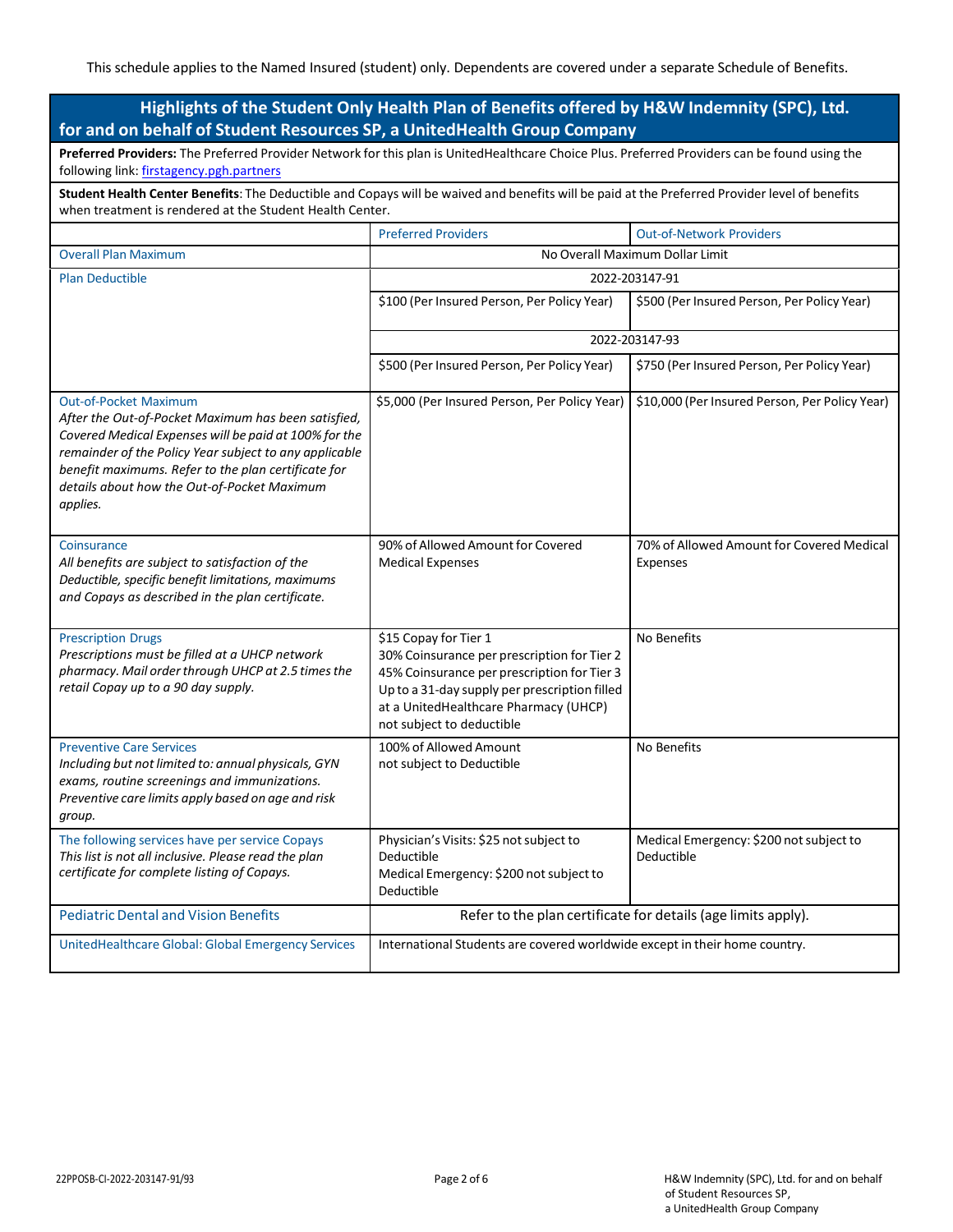## **Highlights of the Dependent Only Health Plan of Benefits offered by H&W Indemnity (SPC), Ltd. for and on behalf of Student Resources SP, a UnitedHealth Group Company**

**Preferred Providers**: The Preferred Provider Network for this plan is UnitedHealthcare Choice Plus. Preferred Providers can be found using the following link: [firstagency.pgh.partners](https://firstagency.pgh.partners/)

|                                                                                                                                                                                                                                                                                                                       | <b>Preferred Providers</b>                                                                                                                                                                                       | <b>Out-of-Network Providers</b>                       |  |
|-----------------------------------------------------------------------------------------------------------------------------------------------------------------------------------------------------------------------------------------------------------------------------------------------------------------------|------------------------------------------------------------------------------------------------------------------------------------------------------------------------------------------------------------------|-------------------------------------------------------|--|
| <b>Overall Plan Maximum</b>                                                                                                                                                                                                                                                                                           | \$250,000 (Per Insured Person, Per Policy Year)                                                                                                                                                                  |                                                       |  |
| <b>Plan Deductible</b>                                                                                                                                                                                                                                                                                                | 2022-203147-91                                                                                                                                                                                                   |                                                       |  |
|                                                                                                                                                                                                                                                                                                                       | \$250 (Per Insured Person, Per Policy Year)                                                                                                                                                                      | \$750 (Per Insured Person, Per Policy Year)           |  |
|                                                                                                                                                                                                                                                                                                                       | 2022-203147-93                                                                                                                                                                                                   |                                                       |  |
|                                                                                                                                                                                                                                                                                                                       | \$500 (Per Insured Person, Per Policy Year)                                                                                                                                                                      | \$750 (Per Insured Person, Per Policy Year)           |  |
| Coinsurance<br>All benefits are subject to satisfaction of the<br>Deductible, specific benefit limitations, maximums<br>and Copays as described in the plan certificate.                                                                                                                                              | 80% of Allowed Amount for Covered<br><b>Medical Expenses</b>                                                                                                                                                     | 70% of Allowed Amount for Covered Medical<br>Expenses |  |
| <b>Prescription Drugs</b><br>Prescriptions must be filled at a UHCP network<br>pharmacy. Mail order through UHCP at 2.5 times the<br>retail Copay up to a 90 day supply.                                                                                                                                              | \$15 Copay for Tier 1<br>25% Coinsurance per prescription for Tier 2<br>40% Coinsurance per prescription for Tier 3<br>Up to a 31-day supply per prescription<br>filled at a UnitedHealthcare Pharmacy<br>(UHCP) | No Benefits                                           |  |
| <b>Preventive Care Services</b><br>\$1,000 Maximum, Per Policy Year<br>Including but not limited to: annual physicals, GYN<br>exams, routine screenings and immunizations. No<br>Deductible when the services are received from a<br>Preferred Provider. Preventive care limits apply based<br>on age and risk group. | 100% of Allowed Amount                                                                                                                                                                                           | No Benefits                                           |  |
| The following services have per service Copays<br>This list is not all inclusive. Please read the plan<br>certificate for complete listing of Copays.                                                                                                                                                                 | Medical Emergency: \$200 not subject to<br>Deductible<br>Room & Board: \$500 not subject to<br>Deductible                                                                                                        | Medical Emergency: \$200 not subject to<br>Deductible |  |
| <b>Pediatric Dental and Vision Benefits</b>                                                                                                                                                                                                                                                                           | Refer to the plan certificate for details (age limits apply).                                                                                                                                                    |                                                       |  |
| UnitedHealthcare Global: Global Emergency Services                                                                                                                                                                                                                                                                    | International Students are covered worldwide except in their home country.                                                                                                                                       |                                                       |  |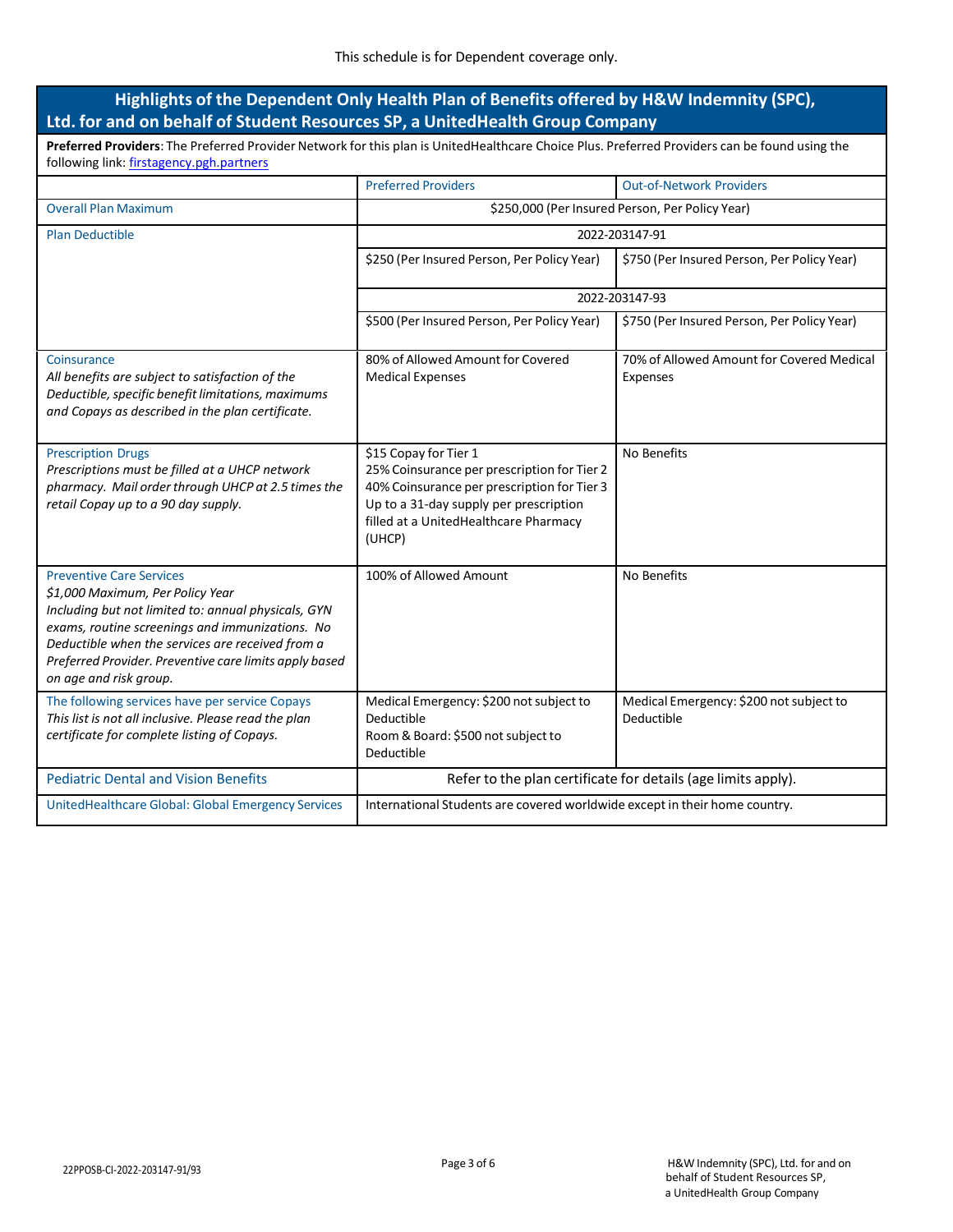## Exclusions and Limitations:

No benefits will be paid for: a) loss or expense caused by, contributed to, or resulting from; or b) treatment, services or supplies for, at, or related to any of the following:

- 1. Acupuncture.
- 2. Biofeedback.
- 3. Cosmetic procedures, except reconstructive procedures to correct an Injury or treat a Sickness for which benefits are otherwise payable under the Policy or for newborn or adopted children. The primary result of the procedure is not a changed or improved physical appearance.
- 4. Custodial Care.
	- Care provided in: rest homes, health resorts, homes for the aged, halfway houses, college infirmaries or places mainly for domiciliary or Custodial Care.
	- Extended care in treatment or substance abuse facilities for domiciliary or Custodial Care.
- 5. Dental treatment, except:
	- For accidental Injury to Sound, Natural Teeth. This exclusion does not apply to benefits specifically provided in Pediatric Dental Services.
- 6. Elective Surgery or Elective Treatment.
- 7. Health spa or similar facilities. Strengthening programs.
- 8. Home health care.
- 9. Hospice care.
- 10. Immunizations, except as specifically provided in the Policy. Preventive medicines or vaccines, except where required for treatment of a covered Injury or as specifically provided in the Policy.
- 11. Injury or Sickness for which benefits are paid or payable under any Workers' Compensation or Occupational Disease Law or Act, or similar legislation.
- 12. Injury or Sickness inside the Insured's home country.
- 13. Injury or Sickness outside the United States and its possessions, except when traveling for academic study abroad programs, business, pleasure or to or from the Insured's home country.
- 14. Injury or Sickness when claims payment and/or coverage is prohibited by applicable law.
- 15. Injury sustained while:
	- Participating in any interscholastic, intercollegiate, or professional sport, contest or competition.
	- Traveling to or from such sport, contest or competition as a participant.
	- Participating in any practice or conditioning program for such sport, contest or competition.
- 16. Investigational services.
- 17. Participation in a riot or civil disorder. Commission of or attempt to commit a felony.
- 18. Prescription Drugs, services or supplies as follows:
	- Therapeutic devices or appliances, including: hypodermic needles, syringes, support garments and other nonmedical substances, regardless of intended use, except as specifically provided in the Policy.
- Immunization agents, except as specifically provided in the Policy. Biological sera. Blood or blood products administered on an outpatient basis.
- Drugs labeled, "Caution limited by federal law to investigational use" or experimental drugs.
- Products used for cosmetic purposes.
- Drugs used to treat or cure baldness. Anabolic steroids used for body building.
- Anorectics drugs used for the purpose of weight control.
- Fertility agents or sexual enhancement drugs, such as Parlodel, Pergonal, Clomid, Profasi, Metrodin, Serophene, or Viagra.
- Growth hormones.
- Refills in excess of the number specified or dispensed after one (1) year of date of the prescription.
- 19. Reproductive services for the following:
	- Procreative counseling.
	- Genetic counseling and genetic testing.
	- Cryopreservation of reproductive materials. Storage of reproductive materials.
	- Fertility tests.
	- Infertility treatment (male or female), including any services or supplies rendered for the purpose or with the intent of inducing conception.
	- Premarital examinations.
	- Impotence, organic or otherwise.
	- Female sterilization procedures, except as specifically provided in the Policy.
	- Vasectomy.
	- Sexual reassignment surgery.
	- Reversal of sterilization procedures.
- 20. Research or examinations relating to research studies, or any treatment for which the patient or the patient's representative must sign an informed consent document identifying the treatment in which the patient is to participate as a research study or clinical research study.
- 21. Routine eye examinations. Eye refractions. Eyeglasses. Contact lenses. Prescriptions or fitting of eyeglasses or contact lenses. Vision correction surgery. Treatment for visual defects and problems. This exclusion does not apply as follows:
	- When due to a covered Injury or disease process.
	- To benefits specifically provided in Pediatric Vision Services.
- 22. Routine Newborn Infant Care, and well-baby nursery and related Physician charge, except as specifically provided in the Policy.
- 23. Preventive care services. Routine physical examinations and routine testing. Preventive testing or treatment. Screening exams or testing in the absence of Injury or Sickness. This exclusion does not apply to benefits specifically provided in the Policy.
- 24. Services provided normally without charge by the Health Service of the institution attended by the Insured or services covered or provided by a student health fee.
- 25. Deviated nasal septum, including submucous resection and/or other surgical correction thereof. Nasal and sinus surgery, except for treatment of a covered Injury or treatment of chronic sinusitis.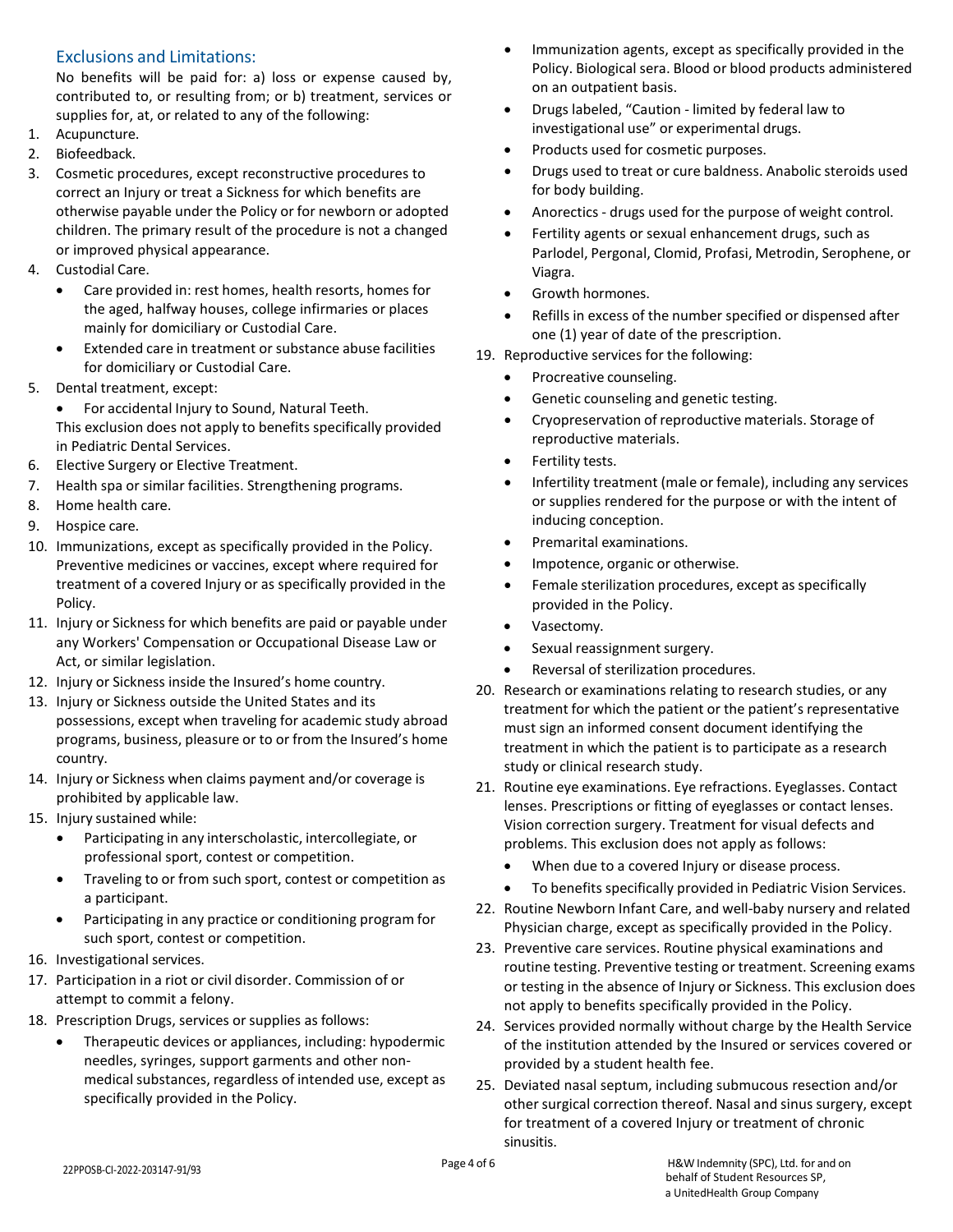- 26. Speech therapy, except as specifically provided in the Policy.
- 27. Supplies, except as specifically provided in the Policy.
- 28. Surgical breast reduction, breast augmentation, breast implants or breast prosthetic devices, or gynecomastia; except as specifically provided in the Policy.
- 29. Treatment in a Government hospital, unless there is a legal obligation for the Insured Person to pay for such treatment.
- 30. War or any act of war, declared or undeclared; or while in the armed forces of any country (a pro-rata premium will be refunded upon request for such period not covered).
- 31. Weight management. Weight reduction. Nutrition programs. Treatment for obesity. Surgery for removal of excess skin or fat. This exclusion does not apply to benefits specifically provided in the Policy.

## UnitedHealthcare Global: Global Emergency **Services**

If you are a student insured with this insurance plan, you and your insured spouse, Domestic Partner or Civil Union Partner and insured minor child(ren) are eligible for UnitedHealthcare Global Emergency Services. The requirements to receive these services are as follows:

International Students, insured spouse, Domestic Partner or Civil Union Partner and insured minor child(ren): you are eligible to receive UnitedHealthcare Global services worldwide, except in your home country.

The Assistance and Evacuation Benefits and related services are not meant to be used in lieu of or replace local emergency services such as an ambulance requested through emergency 911 telephone assistance. **All services must be arranged and provided by UnitedHealthcare Global; any services not arranged by**

**UnitedHealthcare Global will not be considered for payment.** If the condition is an emergency, you should go immediately to the nearest physician or hospital without delay and then contact the 24 hour Emergency Response Center. UnitedHealthcare Global will then take the appropriate action to assist you and monitor your care until the situation is resolved.

Key Assistance Benefits include:

- Emergency Evacuation
- Dispatch of Doctors/Specialists
- Medical Repatriation
- Transportation After Stabilization
- Transportation to Join a Hospitalized Insured Person
- Return of Minor Children
- Repatriation of Remains

Also includes additional assistance services to support your medical needs while away from home or campus. Check your plan certificate for details, descriptions and program exclusions and limitations.

To access services please refer to the phone number on the your ID Card or access My Account and select My Benefits/Additional Benefits/UHC Global Emergency Services.

When calling the UnitedHealthcare Global Operations Center, please be prepared to provide:

> • Caller's name, telephone and (if possible) fax number, and relationship to the patient; Patient's name, age, sex, and UnitedHealthcare Global ID

22PPOSB-CI-2022-203147-91/93

Number as listed on the back of your Medical ID Card

- Description of the patient's condition;
- Name, location, and telephone number of hospital, if applicable;
- Name and telephone number of the attending physician; and
- Information of where the physician can be immediately reached.

All medical expenses related to hospitalization and treatment costs incurred should be submitted to H&W Indemnity (SPC), Ltd. for and on behalf of Student Resources SP for consideration and are subject to all Policy benefits, provisions, limitations, and exclusions. All assistance and evacuation benefits and related services must be arranged and provided by UnitedHealthcare Global. **Claimsfor reimbursement ofservices not provided by UnitedHealthcare Global will not be accepted.** A full description of the benefits, services, exclusions and limitations may be found in your plan certificate or the Master Policy.